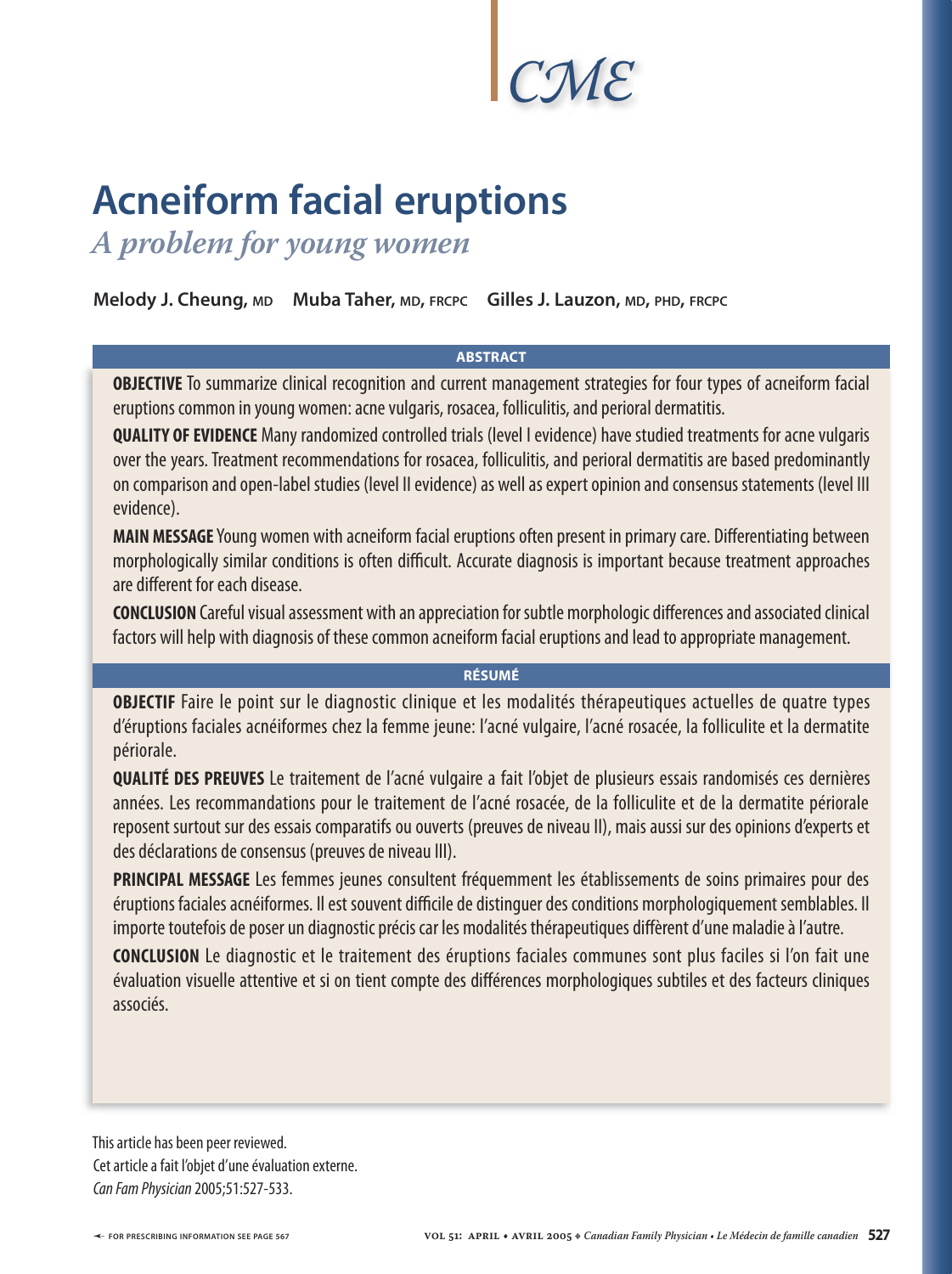cneiform eruptions, such as acne vulgaris, cneiform eruptions, such as acne vulgaris, rosacea, folliculitis, and perioral dermatitis, are rosacea, folliculitis, and perioral dermatitis, are routinely encountered in primary care. Acne che as a cone vulgaris,<br>rosacea, folliculitis, and perioral dermatitis, are<br>routinely encountered in primary care. Acne<br>vulgaris alone affects up to 80% of adolescents and continues to affect  $40\%$  to 50% of adult women.<sup>1</sup> An estimated 13 million Americans are affected by rosacea.<sup>2</sup> These conditions often have psychosocial sequelae.<sup>3</sup>

These four eruptions are challenging to diagnose because they all resemble acne. This article describes these eruptions, highlighting the salient distinguishing characteristics, and summarizes current management recommendations from the medical literature.

# **Quality of evidence**

PubMed was searched from January 1966 to December 2003 using the names of each of the acneiform conditions combined with "treatment." Several randomized controlled trials (level I evidence) on treatment of acne vulgaris were found, but there was little level I evidence for treating the other conditions. Recommendations for treating these conditions are based mainly on comparison or open-label studies (level II evidence) and expert opinion and consensus guidelines (level III evidence).

# **Acne vulgaris**

Acne vulgaris is a disease of the sebaceous follicles that primarily affects adolescents but not uncommonly persists through the third decade and beyond, particularly in women. Pathogenesis is multifactorial and involves an interplay between abnormal follicular keratinization or desquamation, excessive sebum production, proliferation of follicular *Propionibacterium acnes*, and hormonal factors.

Diagnosis is often clear, and laboratory investigations are unnecessary, except where signs and symptoms suggest hyperandrogenism.4,5 Acne is

**Dr Cheung** *is a dermatology resident,* **Dr Taher** *has completed dermatology residency, and* **Dr Lauzon** *is an Associate Professor and Director in the Division of Dermatology, all at the University of Alberta in Edmonton.*

characterized by a variety of lesions that indicate varying degrees of disease severity.

Mild or noninflammatory acne is characterized by comedones. Closed comedones appear as pale white, slightly elevated, dome-shaped, 1- to 2-mm papules with no clinically visible follicular orifice **(Figure 1**). Open comedones are flat or slightly raised lesions with a visible central orifice filled with a brown-black substance (Figure 1). Inflammatory acne has a range of lesions. Papules (**Figure 1**) are often encircled by an inflammatory halo, and pustules can be identified by a central core of purulent material. Nodules are rounder and deeper to palpation than papules and are often tender. Cysts have a propensity to scar and essentially feel like fluctuant nodules. Acne scars (**Figure 1**) usually appear as sharply punched out pits.

Figure 1. **Acne vulgaris in various stages:** A) Several closed comedones (1-mm to 2-mm pale white, dome-shaped papules); B) Several open comedones, papules with a central orifice filled with a brown-black substance; C) Acne papule; D) Several punched-out depressions marking acne scars.



Before commencing therapy and in the interest of establishing a therapeutic alliance, it is important to explain to patients the causes of acne and the rationale for therapy as well as the expected duration of therapy (weeks to months). The literature suggests that therapy be based on the severity or the predominant morphologic variant of disease.

Mild comedonal acne should be treated with topical antimicrobials, $1,6-8$  such as benzoyl peroxide (available in 2.5/5/10% cream, gel, or wash) or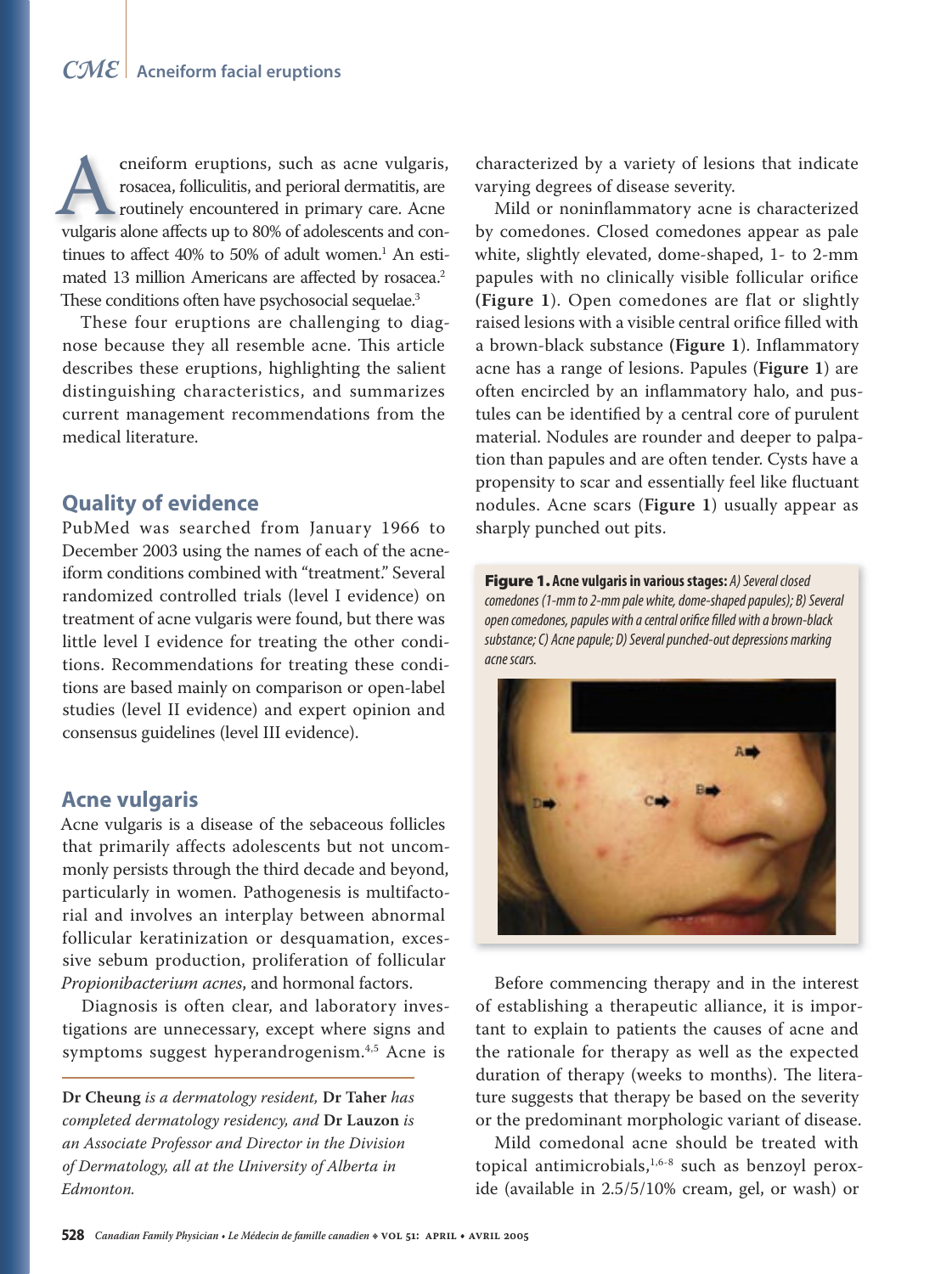topical comedolytics,<sup>1,6-8</sup> such as tretinoin (available in 0.025/0.05/0.1% cream, 0.01/0.025% gel, and 0.05% liquid) (**Table 1**9-24). Benzoyl peroxide is preferred for patients with inflammation<sup>8</sup>; tretinoin is effective for cases with a predominance of comedones. The recently developed topical retinoid, adapalene, is only marginally more effective than tretinoin, but is better tolerated.7 Choice of treatment depends largely on patients' tolerance and preference.<sup>6</sup> Gels and creams with water bases are less drying than gels in alcohol or glycol bases. Exfoliants, such as salicylic acid, remain an option for acne treatment, but are ineffective for deep comedones and can be irritating.<sup>1</sup>

Papular and pustular acne can be treated with topical or oral antibiotics (**Table 1**9-24). Both topical erythromycin (available as solution, gel, or pledgets) and clindamycin (available as solution, gel, lotion, or pledgets) are reported to be equally effective.9,25 Topical erythromycin is considered safest during pregnancy.<sup>1</sup>

Combination topical products, such as Clindoxyl (clindamycin and benzoyl peroxide) and Benzamycin (benzoyl peroxide and erythromycin), have recently come on the market and are quite useful.6 Tetracycline (1000 mg/d in two or four divided doses), because of its effectiveness and low cost, is the first-choice oral antibiotic followed by minocycline (50 to 100 mg/d) or doxycycline (100 mg/d). These drugs are often prescribed, along with topical retinoids, combination products, or antimicrobials, to improve efficacy and prevent resistance from developing. Trimethoprim-sulfamethoxazole is best reserved for severe, recalcitrant cases.<sup>1</sup> Other oral antibiotics mentioned in the literature include erythromycin, clindamycin, ampicillin, and amoxicillin in no particular order. Most of these drugs should be used for at least 2 months before they are deemed ineffective.<sup>6</sup>

Cases of treatment-resistant, nodulocystic, or scarring acne should be referred to a dermatologist for isotretinoin treatment, steroid injection, or hormone therapy **(Table 19-24**). Isotretinoin is notorious for its drying side effects and teratogenicity, but is a very effective medication with a response rate as high as 90%.1 It is administered at 0.5 to 1.0 mg/kg daily and titrated to obtain an optimal and

| <b>Table 1.</b> Recommendations for treating acne vulgaris                                                                                                                                                                                                                                                                                                                                                                                                                                                                                                                              |
|-----------------------------------------------------------------------------------------------------------------------------------------------------------------------------------------------------------------------------------------------------------------------------------------------------------------------------------------------------------------------------------------------------------------------------------------------------------------------------------------------------------------------------------------------------------------------------------------|
| <b>NONINFLAMMATORY</b><br>First line: Benzoyl peroxide $(I)^{10}$ or topical tretinoin $(I)^{11}$<br>Second line: Adapalene (I) <sup>11</sup>                                                                                                                                                                                                                                                                                                                                                                                                                                           |
| <b>PAPULAR OR PUSTULAR</b><br>First line: Topical erythromycin (I), $^{10,12}$ clindamycin (I), $^{9,13}$ clindoxyl (I), $^{14}$ or<br>benzamycin (I) <sup>15</sup><br>Second line: Oral tetracycline (I), <sup>16</sup> minocycline (I), <sup>17</sup> doxycycline (I), <sup>18</sup><br>erythromycin (I), <sup>16</sup> clindamycin (I), <sup>19</sup> ampicillin (III), or amoxicillin (III)<br>Third line: Oral antibiotics plus topical retinoids (I), <sup>20</sup> clindoxyl or<br>benzamycin (III), or antimicrobials (III)<br>Fourth line: Trimethoprim-sulfamethoxazole (III) |
| NODULOCYSTIC OR TREATMENT-RESISTANT ACNE OR SCARRING<br>First line: Steroid injection, if sparse $(l)$ , $l^2$ isotretinoin, if diffuse $(l)$ $l^2$<br>Second line: Antiandrogens, for example, oral contraceptives (I) <sup>23</sup> or<br>spironolactone $(I)^{24}$                                                                                                                                                                                                                                                                                                                   |
| Roman numerals indicate level of evidence.                                                                                                                                                                                                                                                                                                                                                                                                                                                                                                                                              |

early response with minimal side effects. Average duration of therapy is 4 months; a second course might be necessary. Triamcinolone acetonide intralesional injections are feasible for sparser nodulocystic lesions, but care must be taken to avoid steroid atrophy. Finally, for women unresponsive to conventional therapy, hormonal therapy (biphasic or triphasic contraceptive pills or spironolactone, which has strong antiandrogenic activity) is recommended in conjunction with topical treatment.<sup>1,8</sup>

## **Rosacea**

Rosacea is a chronic vascular acneiform facial disorder that affects primarily 20- to 60-year-old people of northern and eastern European descent. Although the condition is equally prevalent in men and women, it is usually more severe in men and can progress to tissue hyperplasia. Pathogenesis remains unknown, although many factors including bacteria, *Demodex* mites, vasomotor and connective tissue dysfunction, and topical corticosteroids have been implicated.

Rosacea is characterized by a triad of symmetrical erythema, papules and pustules, and telangiectasia on the cheeks, forehead, and nose (**Figures 2 and 3**). The absence of comedones is an important factor that differentiates rosacea from acne vulgaris. Rosacea follows a course of exacerbations and remissions and is often aggravated by sun, wind,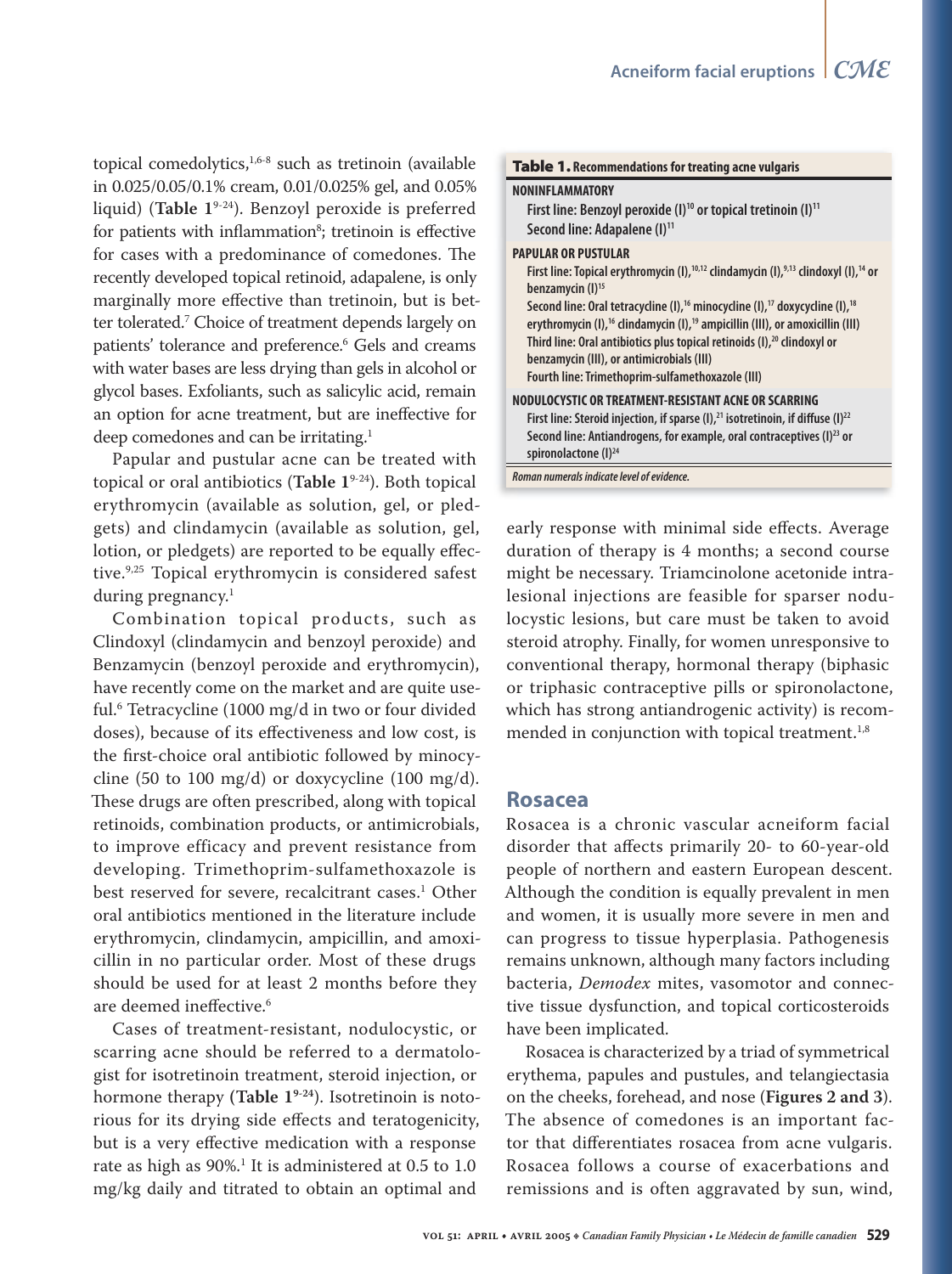# *CME* **Acneiform facial eruptions**

Figure 2. **Rosacea:** A young woman has persistent erythema and red papules on both cheeks. No comedones are visible.



Figure 3. **Rosacea:** Rosacea can persist into later decades. This older woman has deep symmetrical erythema and many red papules on her cheeks, forehead, and chin.



#### Table 2. **Recommendations for treating rosacea**

First line: Topical metronidazole (I)<sup>30</sup> plus oral tetracycline (I)<sup>31</sup> or minocycline (III) **Second line: Sulfacetamide (III) plus oral antibiotics as above Third line: Topical retinoid (II)32 plus vitamin C (II)29 Fourth line: Isotretinoin (II)33 Roman numerals indicate level of evidence.**

and hot drinks. Frequent flushing, mild telangiectasia, increased telangiectasia with acneiform eruptions, and tissue hyperplasia are the four sequential stages of the condition. Rosacea can also be associated with ocular symptoms of burning, redness, itching, sensation of a foreign body, tearing, dryness, photophobia, and eyelid fullness or swelling.26

Begin treatment by discussing potential triggers and how to avoid them. Concomitant topical metronidazole and oral tetracycline are recommended as first-line therapy for early-stage rosacea<sup>27,28</sup> (Table  $2^{29-33}$ ). This combination lowers the potential for relapse once the oral medication is withdrawn.<sup>27,28</sup> Oral minocycline (100 to 200 mg/d) is considered an acceptable alternative.<sup>28</sup> Doxycycline, clindamycin, erythromycin, clarithromycin, ampicillin, and metronidazole have also been shown to be effective (Table 2<sup>29-33</sup>). Oral therapy should be prolonged in those with ocular symptoms, although some sources recommend deferring oral antibiotics until there are ocular complaints.34

There is no significant difference in efficacy between twice-daily treatment with 0.75% topical metronidazole and once-daily treatment with 1.0% metronidazole.27 Topical sulfacetamide is an alternative if metronidazole is not tolerated or if patients want concealment (sulfacetamide is available in a flesh-coloured preparation) (Table 2<sup>29-33</sup>). Oral tetracycline is usually started at 1000 mg/d, tapered, and finally discontinued. Various sources recommend various tapering protocols and duration of therapy. Some recommend tapering to 500 mg/d over 6 weeks followed by a slow maintenance taper to 250 mg/d over 3 months if patients respond; otherwise, a 6-week course of full-dose tetracycline should be repeated.2 Others recommend therapy at full dose until clearance or for 12 weeks' duration.28 Recently, topical retinoid and vitamin C preparations have been shown to have a beneficial effect<sup>29,32</sup> (Table 2<sup>29-33</sup>).

For recalcitrant rosacea, a 4- to 5-month course of oral isotretinoin at either low dose (10 mg/d) or the dose used for acne vulgaris has been shown to reduce symptoms.<sup>35</sup> Patients with rosacea with fibrotic changes should be referred to a cosmetic surgeon.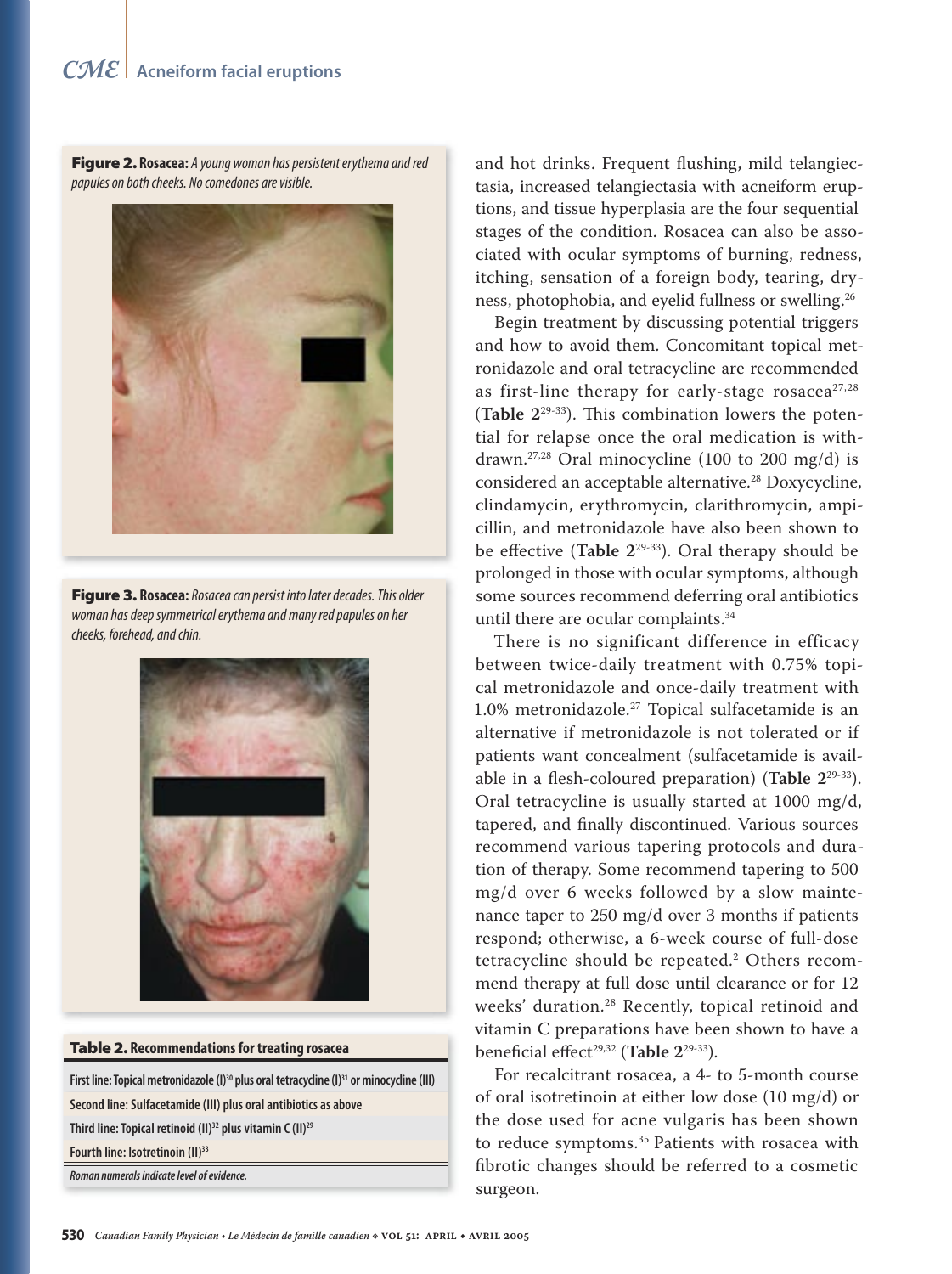# **Folliculitis**

Folliculitis is an inflammation of the hair follicle as a result of mechanical trauma (eg, shaving, friction), irritation (certain topical agents, such as oils), or infection. Mechanical trauma, occlusion, and immunocompromise predispose patients to infection. The usual infectious organism is *Staphylococcus aureus*, although Gram-negative folliculitis can result from prolonged use of antibiotics for acne. *Pityrosporum*, a saprophytic yeast, has also been implicated.

Diagnosis is clinical. There is usually an abrupt eruption of small, well circumscribed, globular, dome-shaped, often monomorphic pustules in clusters on hair-bearing areas of the body and face (**Figure 4**). Deeper follicular infections, or sycosis, although rare, are more erythematous and painful.

Initially, potassium hydroxide testing of the hair and any surrounding scale should be considered to exclude *Pityrosporum*. Otherwise, an identifying culture should always be taken before initiating therapy.34 In confirmed cases, topical therapy with econazole cream, selenium sulfide shampoo, or 50% propylene glycol36 has been recommended for a duration of 3 to 4 weeks (**Table 3**37-41). Subsequent additional

Figure 4. **Folliculitis:** A cluster of small monomorphic pustules appears on a woman's forehead.



#### Table 3. **Recommendations for treating folliculitis**

#### **PITYROSPORUM**

First line: Topical econazole (III), selenium sulfide shampoo (III), or 50% **propylene glycol (III)**

Second line: Oral fluconazole (II),<sup>37</sup> itraconazole (I),<sup>38</sup> or ketoconazole (II)<sup>37</sup>

**Third line: Oral antifungal plus topical agents (II)37**

#### **BACTERIAL**

**First line: Topical mupirocin (I),39 erythromycin (III), clindamycin (III), or benzoyl peroxide (III)**

Second line: Oral antistaphylococcal antibiotics, such as fluoroquinolones (I),<sup>40</sup> first-generation cephalosporins (III), or macrolides (III)

#### **GRAM NEGATIVE**

**First line: Isotretinoin (II)41**

**Second line: Ampicillin (III) or trimethoprim-sulfamethoxazole (III)**

**Roman numerals indicate level of evidence.**

intermittent maintenance doses once to twice a week<sup>42</sup> have been found helpful for avoiding recurrence, which is common in folliculitis. Oral antifungals (fluconazole, ketoconazole, or itraconanzole) have been deemed effective when used for 10 to 14 days<sup>43</sup> (Table 3<sup>37-41</sup>). One clinical trial demonstrated the superiority of combined topical and oral therapy as compared with either alone.<sup>37</sup>

Topical therapy for superficial *S aureus* includes erythromycin, clindamycin, mupirocin, or benzoyl peroxide44 (**Table 3**37-41). Oral antistaphylococcal antibiotics (first-generation cephalosporins, penicillinase-resistant penicillins, macrolides, or fluoroquinolones) are indicated for extensive disease or for the deep involvement of  $sycosis^{44}$ (**Table 3**37-41). Treatment is continued until lesions completely resolve.45 Gram-negative folliculitis can be treated as severe acne with isotretinoin at a dose of 0.5 to 1.0 mg/kg daily for 4 to 5 months $46$ (**Table 3**37-41). Alternatives are ampicillin at 250 mg or trimethoprim-sulfamethoxazole at 600 mg four times daily, but response to antibiotic treatment is slow, and relapse is common.

# **Perioral dermatitis**

Perioral dermatitis is an acneiform eruption of unknown etiology, although many contributing factors have been implicated: fluorinated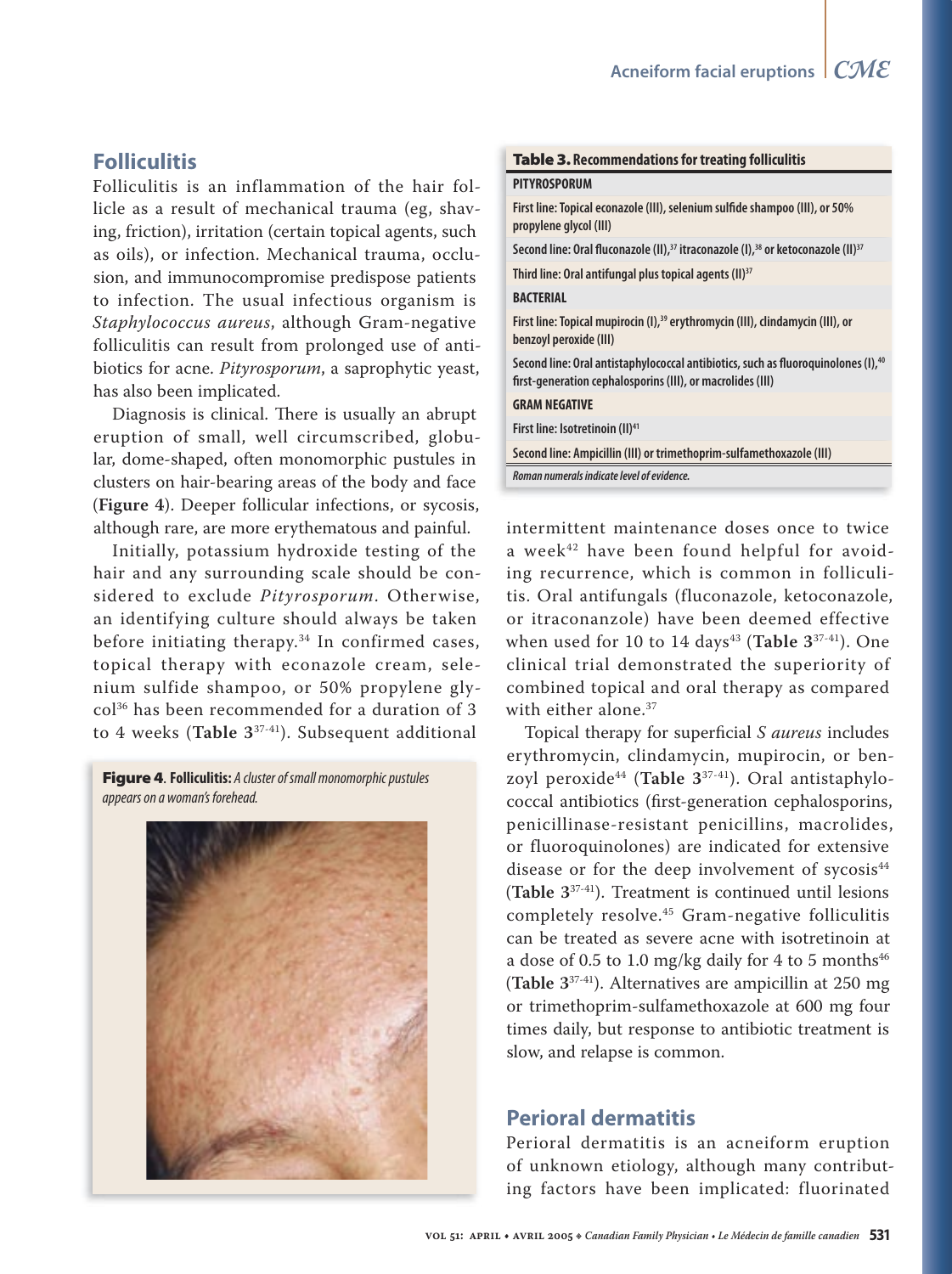Figure 5. Perioral dermatitis: Pinpoint erythematous papules, some confluent, are distributed in a perioral array distinctly sparing the vermilion border of the lip.



#### Table 4. **Recommendations for treating perioral dermatitis**

**First line: Oral tetracycline (II)50**

**Second line: Oral erythromycin (III)**

Third line: Topical metronidazole (I)<sup>51</sup> with or without oral antibiotics as **above**

**Roman numerals indicate level of evidence.**

topical corticosteroids, subclinical irritant contact dermatitis, and overmoisturization of skin. Women are affected more than men.<sup>47</sup>

Clinically, the condition appears as an eruption of discrete, symmetrical pinpoint papules and pustules in clusters periorally (on the chin or nasolabial folds, but not on the vermilion border of the lips) that might have an erythematous base **(Figure 5)**. Similar and concomitant lesions are sometimes found at the lateral borders of the eyes.

Despite an unclear etiology, treatment is simple and effective. Perioral dematitis resolves with tetracycline (250 mg two to three times daily for several weeks)<sup>48</sup> or erythromycin<sup>49</sup> (Table 4<sup>50,51</sup>). Topical antibiotics are less well tolerated and less effective, but remain an option for those who cannot take systemic antibiotics.<sup>27</sup> Topical fluorinated corticosteroids should be discontinued. Gradually weaker topical corticosteroids for weaning and prevention of rebound eruptions have been used either as monotherapy or as additional agents to topical metronidazole and oral erythromycin.52

#### **EDITOR'S KEY POINTS**

- Acneiform facial eruptions, including acne vulgaris, rosacea, folliculitis, and perioral dermatitis, are common in young women and cause much medical and psychological distress.
- Treatment for acne vulgaris varies with severity, beginning with antimicrobials (benzoyl peroxide), comedolytics (tretinoin), and topical or oral antibiotics (tetracycline, clindamycin, erythromycin). Resistant cases or nodular or scarring acne should be referred to dermatologists for isotretinoin or steroid injection.
- Rosacea affects primarily women in their 20s and 30s and requires long-term management including avoiding triggers and using topical metronidazole or oral tetracycline-minocycline. Topical retinoids or isotretinoin are used for severe cases.
- Perioral dermatitis has a classic presentation but unknown etiology. Removing fluorinated topical steroids and taking oral tetracycline are effective measures.

#### **POINTS DE REPÈRE DU RÉDACTEUR**

- Les éruptions acnéiformes du visage comme l'acné vulgaire, l'acné rosacée, la folliculite et la dermatite périorale sont fréquentes chez la femme jeune et sont une source de préoccupation médicale et psychologique.
- Le traitement de l'acné vulgaire est fonction de sa sévérité; on utilise d'abord les antimicrobiens (peroxyde de benzoyle), les comédolytiques (trétinoïne) et les antibiotiques topiques ou oraux (tétracycline, clindamycine, érythromycine). Les cas résistants de même que l'acné nodulaire ou cicatrisant devraient être dirigés en dermatologie pour un traitement par l'isotrétinoïne ou par injections de stéroïdes.
- L'acné rosacée affecte principalement les femmes de 20 à 40 ans et elle exige un traitement prolongé qui comprend l'évitement des facteurs déclencheurs et l'usage de métronidazole topique et de tétracycline-minocycline orale. Les rétinoïdes et l'isotrétinoïne topiques sont réservés aux cas sévères.
- La dermatite périorale a une présentation classique, mais son étiologie est obscure. Elle répond bien à l'arrêt des stéroïdes fluorinés topiques et à la tétracycline orale.

# **Conclusion**

Acneiform facial eruptions are common in young women. Differential diagnosis of the four conditions discussed above should be kept in mind when assessing patients. Although there is some overlap in how these conditions present, careful attention to distribution of lesions, morphology, and exacerbating factors can lead to accurate diagnosis and optimal therapy.

#### **Acknowledgment**

*We thank* **Dr Thomas G. Salopek** *and* **Dr Benjamin**  Barankin for supplying some figures for this article.